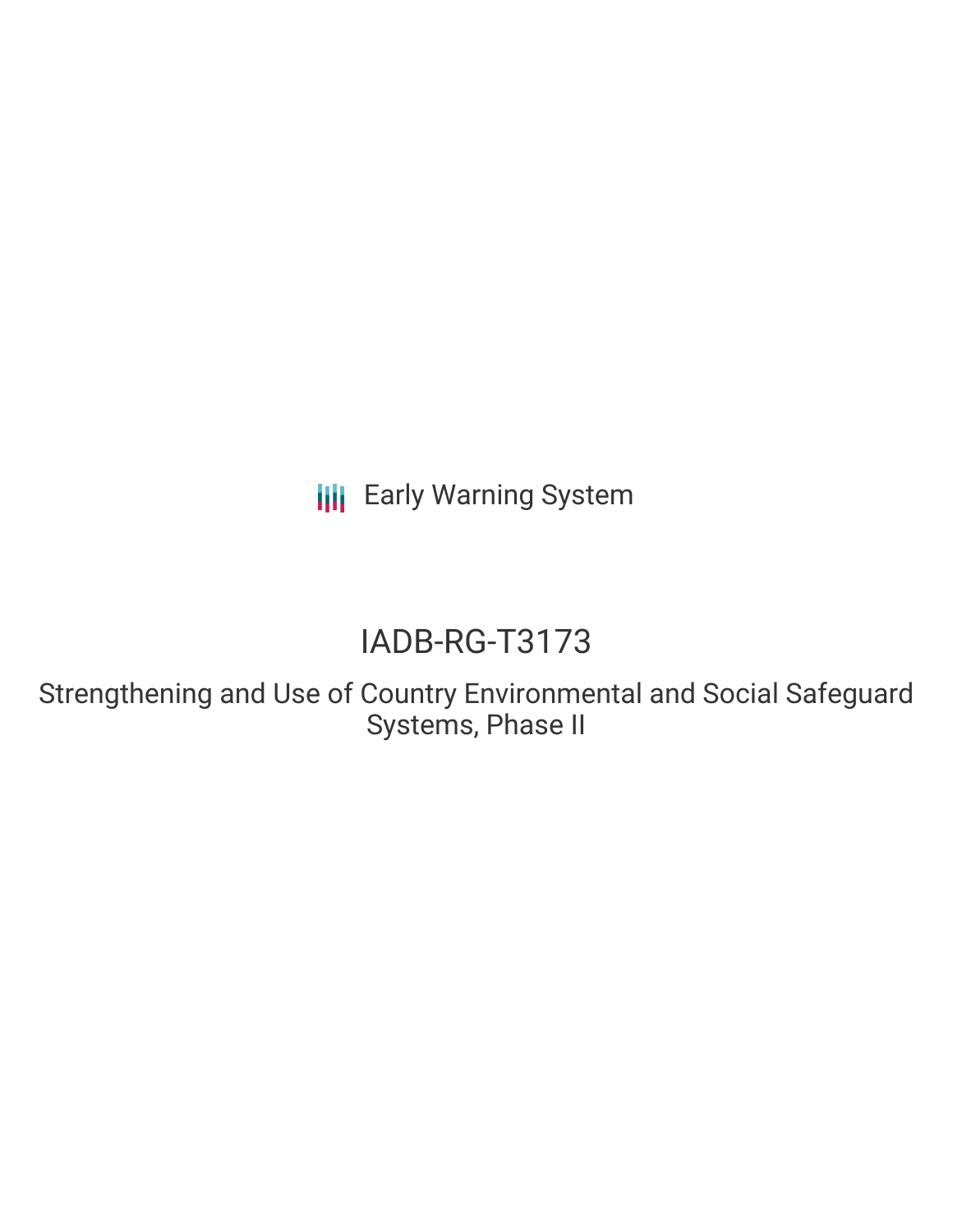

# **Quick Facts**

| <b>Financial Institutions</b>  | Inter-American Development Bank (IADB)    |
|--------------------------------|-------------------------------------------|
| <b>Status</b>                  | Active                                    |
| <b>Bank Risk Rating</b>        | С                                         |
| <b>Voting Date</b>             | 2018-05-11                                |
| <b>Borrower</b>                | Regional                                  |
| <b>Sectors</b>                 | Law and Government, Technical Cooperation |
| <b>Investment Type(s)</b>      | Grant                                     |
| <b>Investment Amount (USD)</b> | $$0.50$ million                           |
| <b>Project Cost (USD)</b>      | $$0.55$ million                           |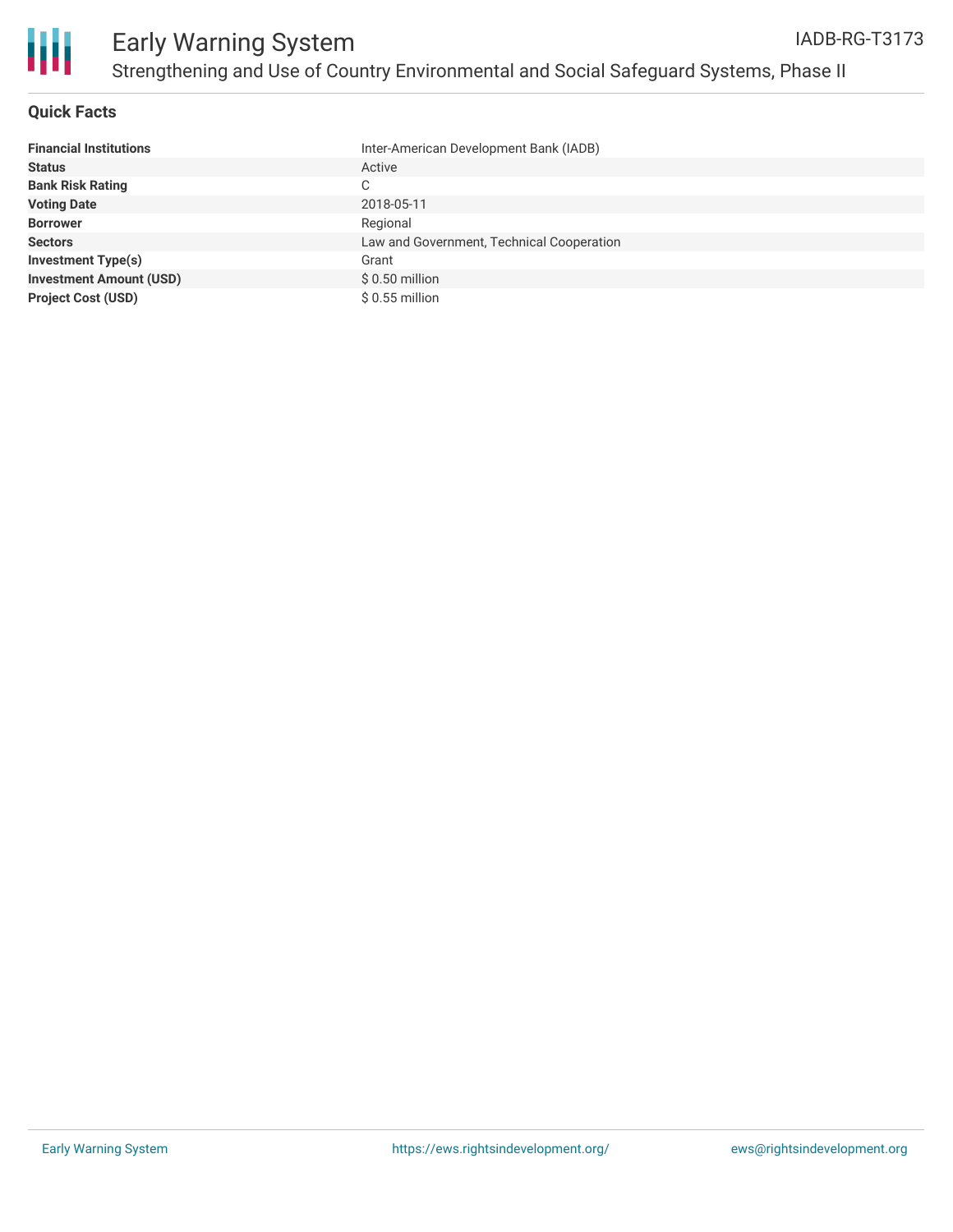

# **Project Description**

The overall objective of the project is to strengthen institutions that implement country systems for environmental and social safeguards in LAC countries by improving the knowledge and skills of the public sector by building the institutional capacity of national and subnational governments. The primary tasks are to (i) conduct assessments related to additional training needs in executing agencies and counterpart agencies implementing country environmental and social safeguard systems, (ii) increase understanding and application of environmental and social safeguards, in alignment with international good-practice standards, through expanded specialized technical training of government officials and consultant service providers through on-line and in-person deliveries; (iii) promote the exchange of knowledge and good-practice experiences through collaborative learning, south-south cooperation, communities of practice, documentation and dissemination; and (iv) advance the use of country systems to ensure environmental and social safeguards are met.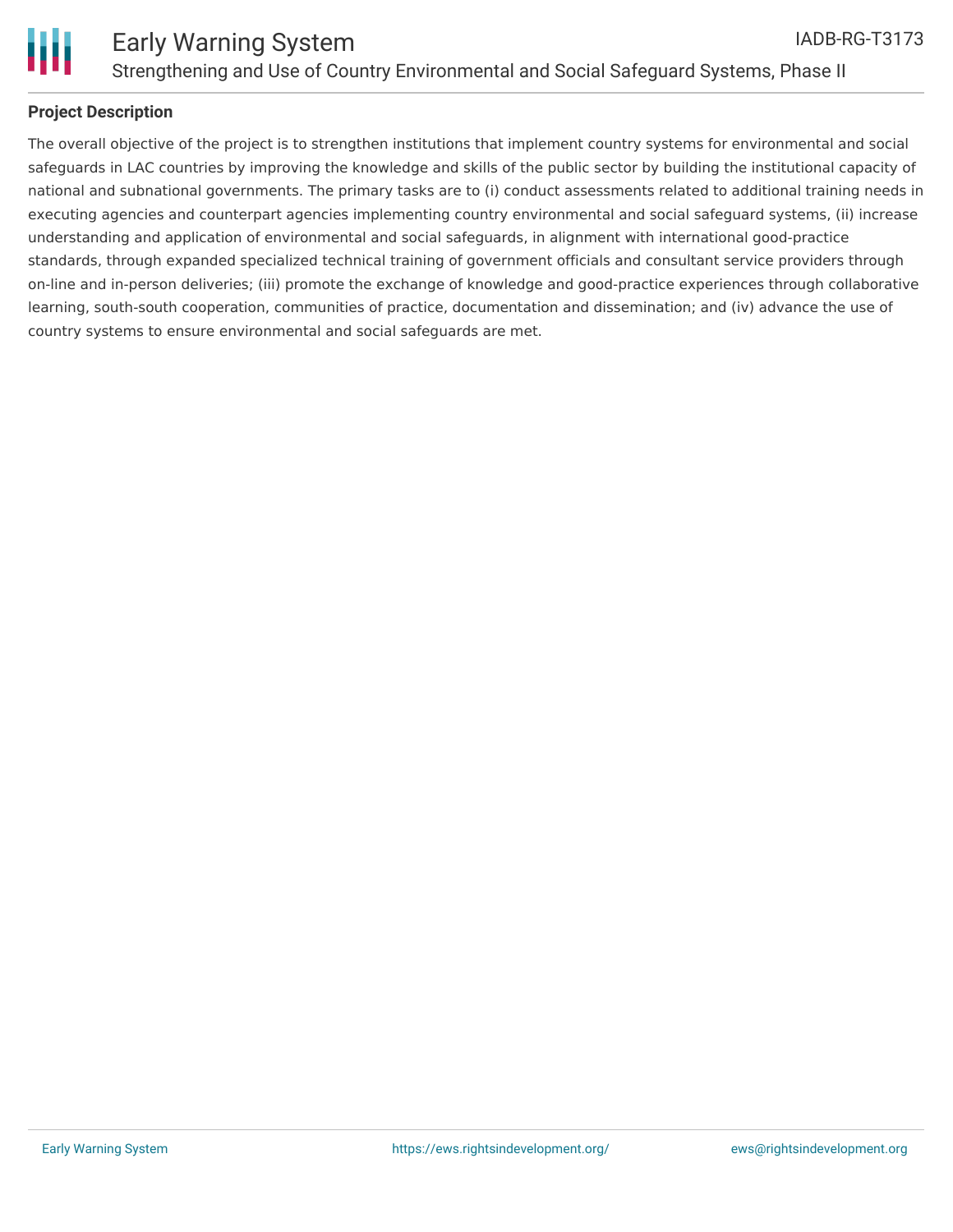

# **Investment Description**

• Inter-American Development Bank (IADB)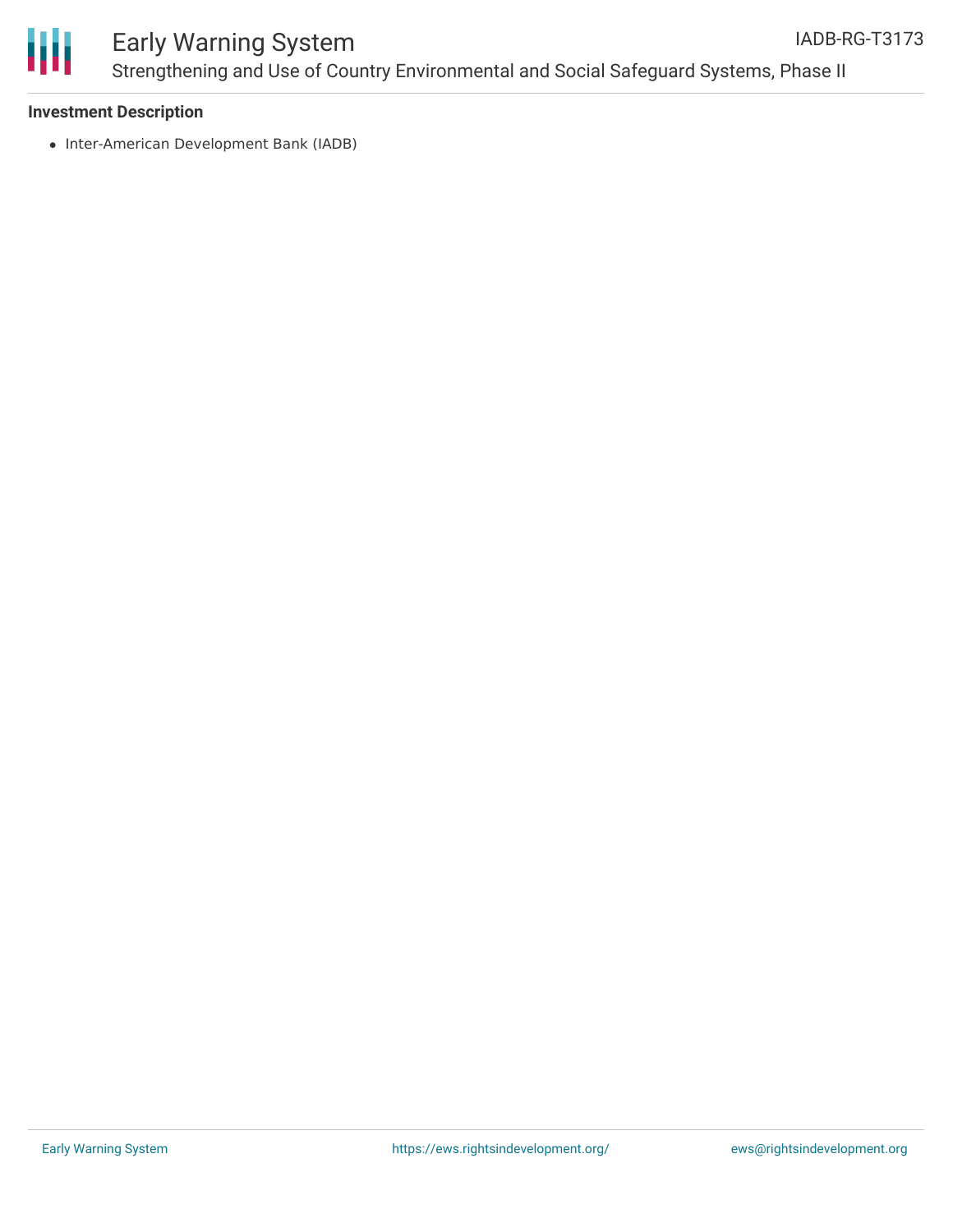# **Contact Information**

# ACCOUNTABILITY MECHANISM OF IADB

The Independent Consultation and Investigation Mechanism (MICI) is the independent complaint mechanism and fact-finding body for people who have been or are likely to be adversely affected by an Inter-American Development Bank (IDB) or Inter-American Investment Corporation (IIC)-funded project. If you submit a complaint to MICI, they may assist you in addressing the problems you raised through a dispute-resolution process with those implementing the project and/or through an investigation to assess whether the IDB or IIC is following its own policies for preventing or mitigating harm to people or the environment. You can submit a complaint by sending an email to MICI@iadb.org. You can learn more about the MICI and how to file a complaint at http://www.iadb.org/en/mici/mici,1752.html (in English) or http://www.iadb.org/es/mici/mici,1752.html (Spanish).